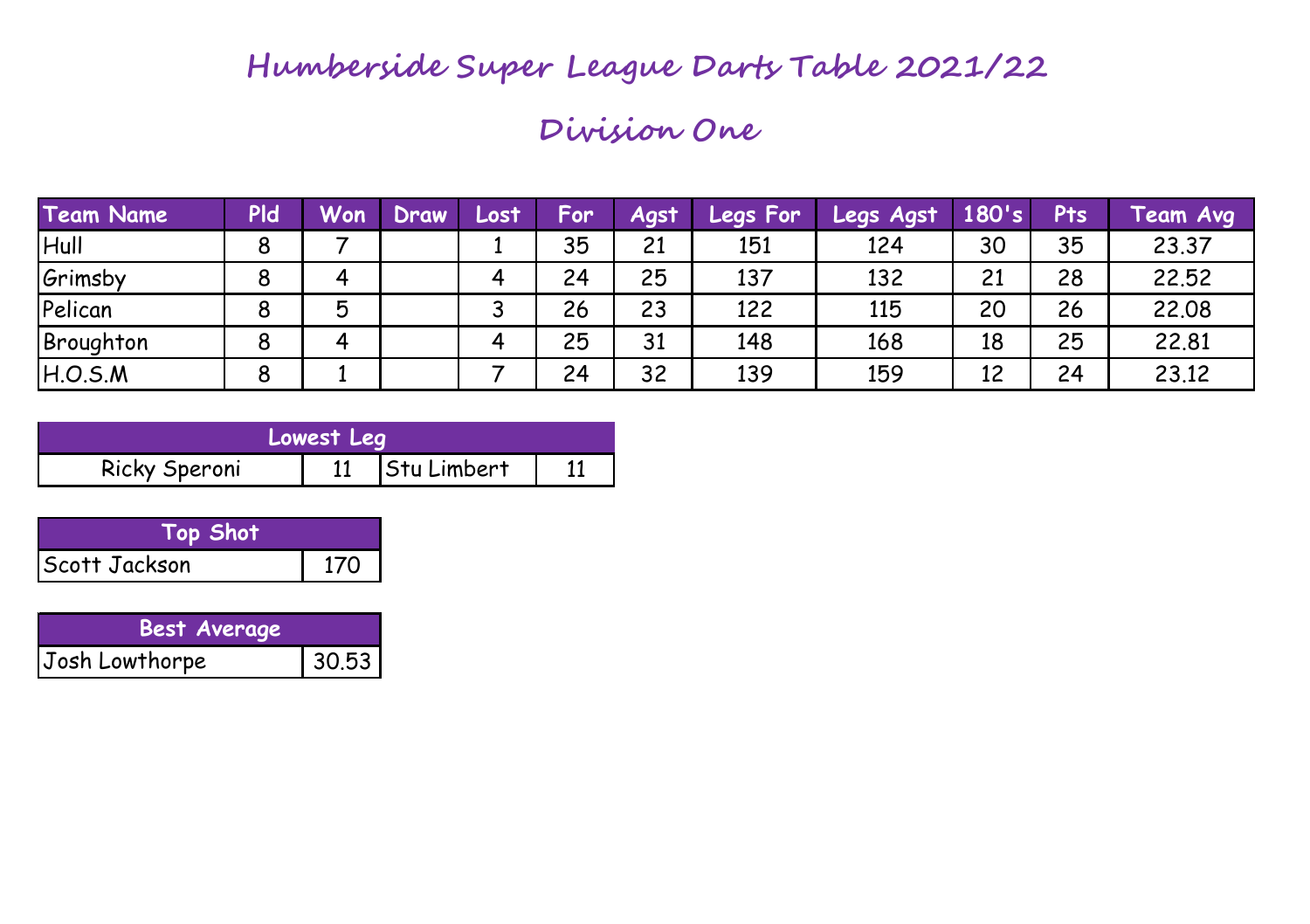### **Humberside Super League Darts Table 2021/22**

### **Division Two**

| <b>Team Name</b>     | <b>PId</b> | Won      | Draw | Lost | For | <b>Agst</b> | <b>Legs For</b> | Legs Agst | 180's | <b>Pts</b> | Team Avg |
|----------------------|------------|----------|------|------|-----|-------------|-----------------|-----------|-------|------------|----------|
| <b>White Hart</b>    | 8          |          |      |      | 35  | 21          | 180             | 122       | 15    | 35         | 22.99    |
| <b>Newport</b>       | 8          | 5        |      |      | 35  | 21          | 138             | 126       | 21    | 35         | 21.48    |
| Trinity              | 8          | 5        |      |      | 33  | 23          | 161             | 136       | 13    | 33         | 22.42    |
| Howden A             | 8          | <u>ົ</u> |      | 6    | 23  | 33          | 130             | 138       | 11    | 23         | 20.53    |
| <b>Bridlington B</b> | 8          |          |      |      | 14  | 42          | 100             | 185       | a     | 14         | 19.40    |

| Lowest Leg  |  |
|-------------|--|
| David Blyth |  |

| $\mathsf{Top}$ Shot $\mathsf{I}^\mathsf{I}$ |    |
|---------------------------------------------|----|
| Trevor Carlill                              | 64 |

| <b>Best Average</b> |       |
|---------------------|-------|
| Karl Corcoran       | 30.11 |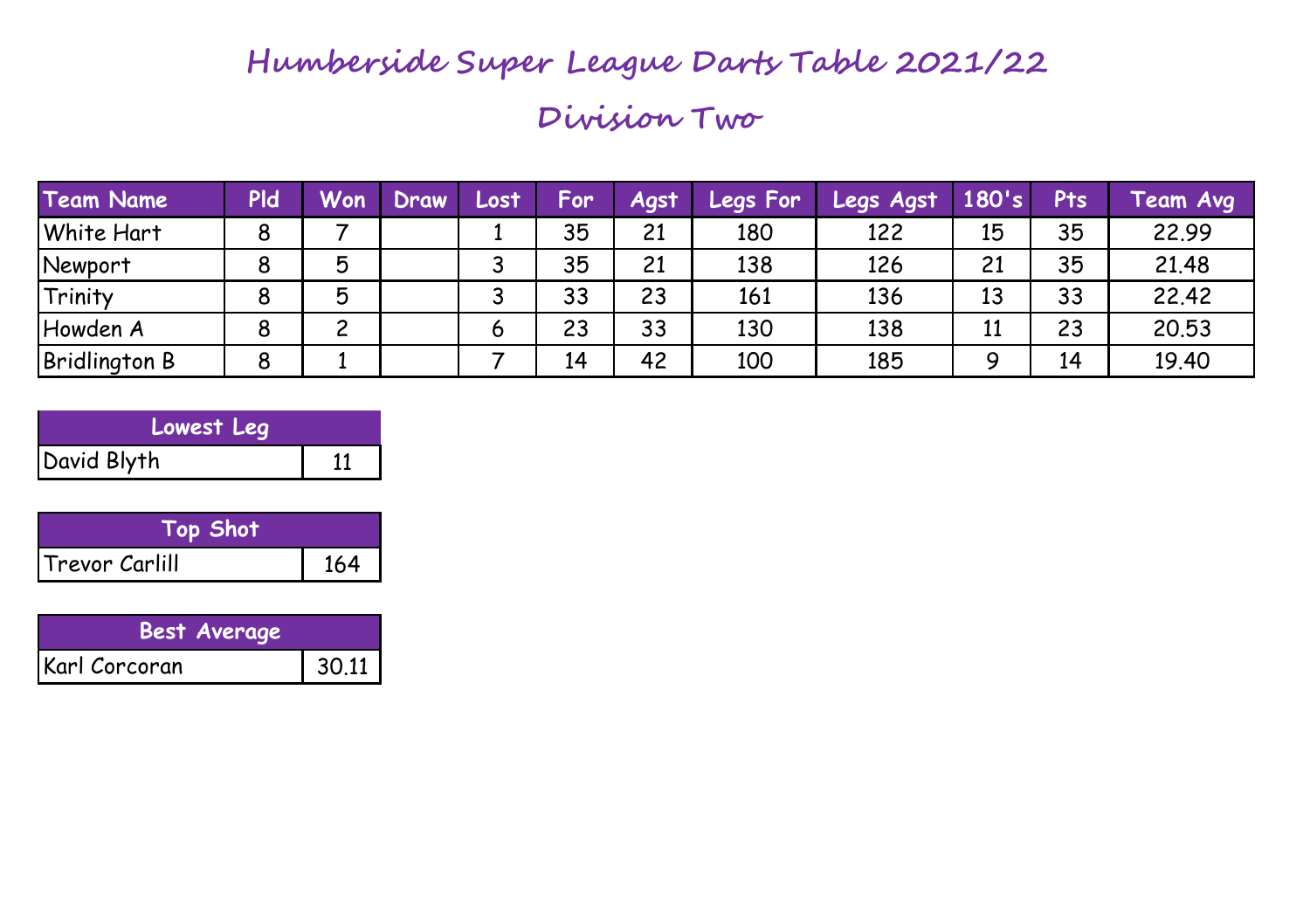# **Division Three Humberside Super League Darts Table 2021/22**

| <b>Team Name</b>      | <b>PId</b> | <b>Won</b>               | Draw | Lost     | For      | Agst | <b>Legs For</b> | <b>Legs Agst</b> | 180's | Pts | <b>Feam Avg</b> |
|-----------------------|------------|--------------------------|------|----------|----------|------|-----------------|------------------|-------|-----|-----------------|
| Mayflower             | 10         |                          |      | ີ<br>ັ   | 39       | 31   | 213             | 169              | O     | 39  | 18.36           |
| <b>IBrandesburton</b> | 10         | 6                        |      | $\bf{u}$ | 38       | 32   | 178             | 157              | 12    | 38  | 18.27           |
| <b>Bridlington A</b>  | 10         | Б                        |      | 片        | 36       | 34   | 196             | 168              | 10    | 36  | 17.61           |
| Howden B              | 10         | $\overline{\phantom{0}}$ |      |          | ົ<br>، ے | 43   | 149             | 212              | Ο     | 27  | 17.08           |

|            | Lowest Leg |                  |  |
|------------|------------|------------------|--|
| Tom Palmer |            | 13   Andy Arnott |  |

| Top Shot           |     |
|--------------------|-----|
| l Stuart Pritchard | 160 |

| <b>Best Average</b> |       |
|---------------------|-------|
| Ray Heppinstall     | 26.30 |